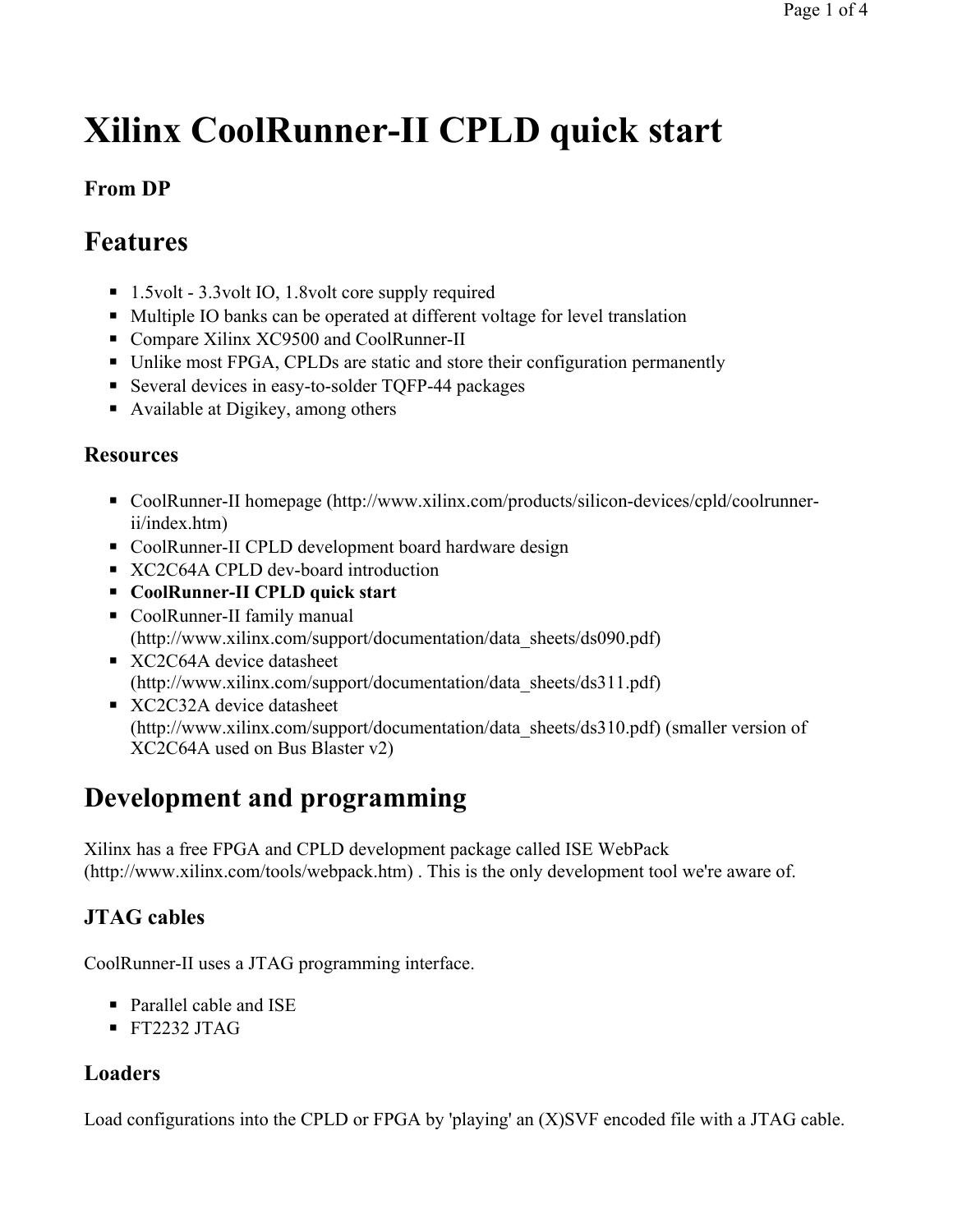- UrJTAG (http://urjtag.sourceforge.net/) load SVF with a number of programmers, including common FT2232 programmers
- OpenOCD (http://www.openocd.org) detects FPGA/CPLDs, but doesn't do much with them

# **Basic circuit**



#### **Power**

Requires, at minimum, a 1.8volt supply.

- 1.8volts core supply (VDDINT)
- 1.5volt-3.3volts auxiliary supply for JTAG interface pins, use your preferred interface voltage (VDDAUX)
- 1.5volts-3.3volts IO supply for the IO pins, use your preferred interface voltage (VDDIOx)

#### **Reset**

There is no default reset pin on the CoolRunner-II, but similar functionality can be programmed.

■ GSR pins have an optimized path to the Set/Reset signal of all macrocells. These pins can be used to synchronously reset all the macrocells in the CPLS with minimum extra resource. This feature must be enabled in the CPLD design, or the pins will be normal IO.

#### **JTAG programming connections**

| 6x1 JTAG pinout |  |                        |  |
|-----------------|--|------------------------|--|
|                 |  | Pin  Signal  Direction |  |
|                 |  |                        |  |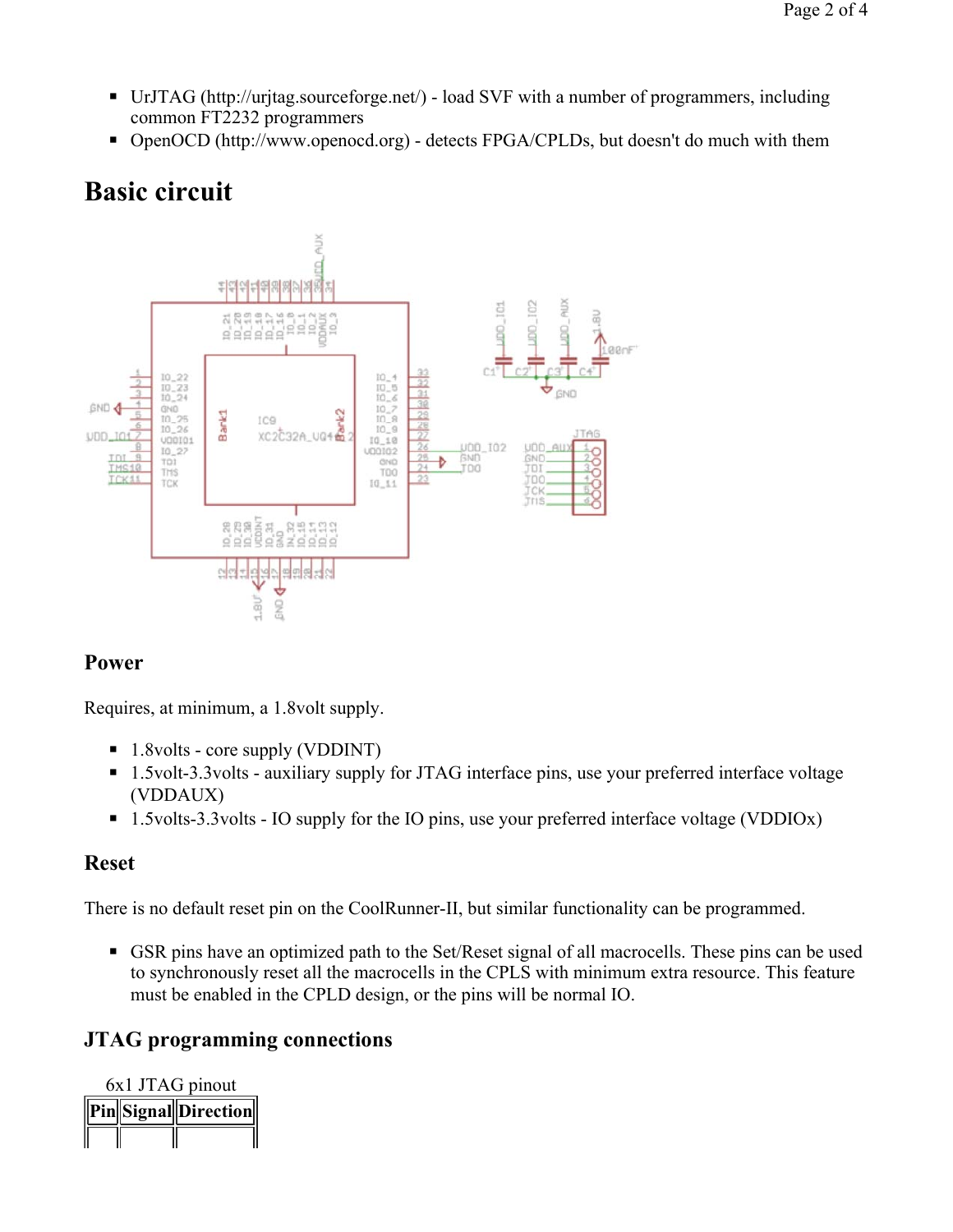| $\overline{c}$ | <b>GND</b> |        |
|----------------|------------|--------|
| 3              | <b>TCK</b> | Input  |
| 4              | <b>TDO</b> | Input  |
| $\bar{5}$      | <b>TDI</b> | Output |
| 5              | <b>TMS</b> | Input  |

Common Xilinx JTAG pinout.

### **Clock source**

A clock source is only required if your design needs it. If you plan to use a clock, connect it to a GCK pin for best results.

■ GCK pins are optimized to distribute a clock signal to all macrocells with minimum skew and extra resources. If you plan to use a clock with the CPLD, connect it to one of these pins if possible. The GCK features must be applied in the CPLD design or the GCK pin will be an ordinary IO pin.

# **Peripherals**

### **IO**

- Pin current depends on the power supply and acceptable voltage levels, though roughly 8mA (ideal) to 20mA (acceptable) should be possible
- The chip is divided into banks that each accept an independent supply from 1.5volts to 3.3volts. Feed the supply to the IOx supply pin
- Pins have "bus hold" feature that gently pulls the pin to the current input value (up or down), uses less current than a pull-up resistor
- Bus hold **or** pull-up resistors (not both) can be applied globally to all pins. The bus hold or pull-up can then be disabled on individual pins

There are also some pins with special features, though they are not used unless specifically enabled in the CPLD synthesis:

- GCK (global clock) optimized to distribute a clock signal to all macrocells with minimum skew and extra resources
- GSR (global set reset) optimized path to the Set/Reset signal of all macrocells, allows synchronous reset of the flip-flop in all cells with minimum extra resources
- GTS (global tri-state) optimized to put all CPLD pins in a high impedance state
- More (http://www.xilinx.com/support/answers/3122.htm), even more (http://www.xilinx.com/itp/xilinx10/isehelp/ise\_r\_comp\_gck\_gts\_gsr.htm)

## **Resources**